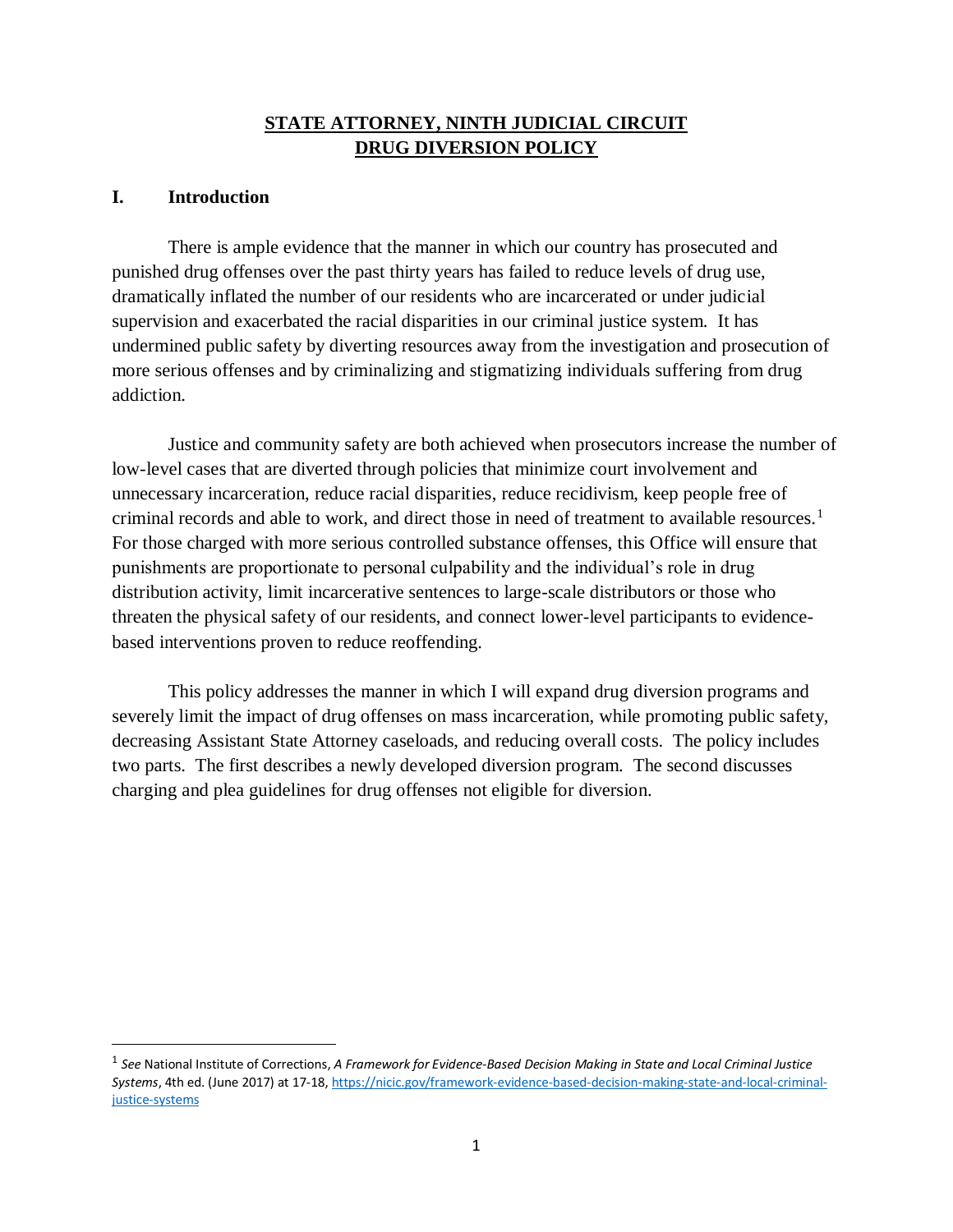### **II. State Attorney Drug Diversion**

Research shows that while criminal activity is deterred by arrest, whether prosecution or punishment follows has little to no additional impact.<sup>2</sup> This is largely because the arrest itself carries a number of negative informal consequences as well as the social and economic costs triggered by arrest, even without conviction, that, for most individuals, are the primary forces preventing criminal activity.<sup>3</sup> As a result, studies have shown that even substantial decreases in penalties have not led to higher crime rates.<sup>4</sup> Once an individual has been apprehended, imposing more severe sanctions actually *increases* the likelihood a person will reoffend.<sup>5</sup> Therefore, research on how criminal justice policy affects recidivism supports a policy in which criminal justice contact or arrest and any subsequent sanction should be reasonable, within the limits of public safety.<sup>6</sup>

A presumption of diversion of drug possession offenses is particularly appropriate because drug use in society is "driven mostly by broader social economic and cultural factors, as well as by the internal dynamics of epidemics" and tends not to respond to criminal punishment.<sup>7</sup> This Office recognizes that diversion helps reduce the collateral consequences associated with entering the criminal justice system, while also lowering recidivism rates and saving prosecutorial resources. These resources may then be concentrated on more serious crime. Evidence shows that individuals charged with a range of offenses, individuals who have never been arrested, and people with criminal records all benefit from diversion and, where necessary,

 $\overline{a}$ 

<sup>5</sup> David Huizinga and Kimberly L. Henry, *The Effect of Arrest and Justice System Sanctions on Subsequent Behavior: Findings from Longitudinal and Other Studies*, in Akiva M. Liberman, ed., The Long View on Crime: A Synthesis of Longitudinal Research (2008) at 244.

[https://scholarlycommons.law.northwestern.edu/cgi/viewcontent.cgi?referer=&httpsredir=1&article=7363&context=jclc.](https://scholarlycommons.law.northwestern.edu/cgi/viewcontent.cgi?referer=&httpsredir=1&article=7363&context=jclc)

<sup>&</sup>lt;sup>2</sup> Daniel S. Nagin, *Deterrence in the Twenty-First Century*, in Michael Tonry, ed., CRIME AND JUSTICE IN AMERICA, 1975-2025, v. 42 (2013) at 201-202.

<sup>3</sup> *Id*. at 210.

<sup>4</sup> *See*, e.g., Pew Charitable Trusts, *The Effects of Changing State Theft Penalties* (Feb. 2016), [https://www.pewtrusts.org/~/media/assets/2016/02/the\\_effects\\_of\\_changing\\_state\\_theft\\_penalties.pdf.](https://www.pewtrusts.org/~/media/assets/2016/02/the_effects_of_changing_state_theft_penalties.pdf) (States that substantially increased their felony theft thresholds did not see any increase in rates of property crime in the years following the legislative changes).

<sup>6</sup> *Id*. at 250. Neither is there any empirical support for the contention that declining to prosecute low-level offenses will embolden the public to commit more serious crimes. Deterrence research shows these supposed "spill-over" effects are extremely unlikely to occur. Raymond Paternoster, *How Much Do We Really Know about Criminal Deterrence?*, 100 J. Crim. L. & Criminology 765, 809 (2010[\),](https://scholarlycommons.law.northwestern.edu/cgi/viewcontent.cgi?referer=&httpsredir=1&article=7363&context=jclc)

<sup>7</sup> Peter Reuter, *Why has US Drug Policy Changed so Little over 30 years?*, in Michael Tonry, ed., CRIME AND JUSTICE IN AMERICA, 1975-2025, v. 42 (2013) at 98; *see also* Alex Stevens, *Modernising Drug Law Enforcement Report—Applying harm reduction principles to the policing of retail drug markets*, International Drug Policy Consortium (March 2013) at 6, [http://fileserver.idpc.net/library/MDLE-report\\_3\\_applying-harm-reduction-to-policing-of-retail-markets.pdf;](http://fileserver.idpc.net/library/MDLE-report_3_applying-harm-reduction-to-policing-of-retail-markets.pdf) Samuel R. Friedman, *Drug Arrests and Injection Drug Deterrence*, 101 AM J PUBLIC HEALTH 344 (Feb. 2011), [https://www.ncbi.nlm.nih.gov/pmc/articles/PMC3020200/;](https://www.ncbi.nlm.nih.gov/pmc/articles/PMC3020200/) Samuel R. Friedman et. al, *Relationships of deterrence and law enforcement to drug-related harms among drug injectors in US metropolitan areas*, 20 AIDS 93, 97 (2006), https://www.hri.global/files/2011/08/08/4.08 Freidman - Deterrence and Law Enforcement .pdf.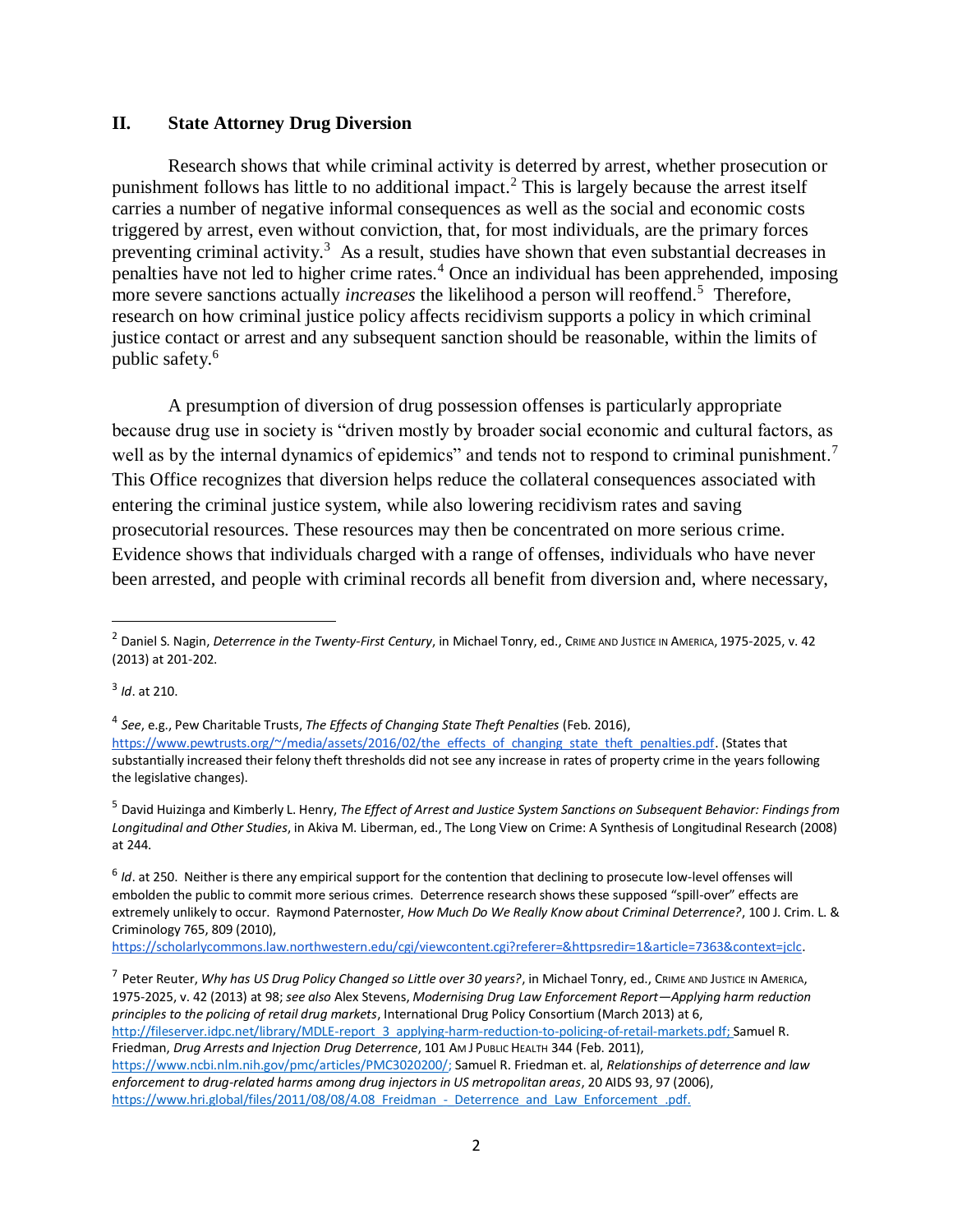treatment to address the root causes of crime.<sup>8</sup> Studies of diversion programs consistently show substantial cost savings to taxpayers as compared to traditional prosecution. Diversion and treatment are less expensive than probation or incarceration,<sup>9</sup> and because diversion is more likely to reduce recidivism, the long-term savings attributable to a lower incidence of crime and subsequent processing of additional criminal cases is dramatic.<sup>10</sup>

This Office commits to expanding opportunities for pretrial diversion. The policy provides for three different diversion opportunities that have varying degrees of intensity. This decision will be made based on a person's criminal history, current charges, and treatment needs. If a lower level of intervention proves inadequate to address the need, the case will be escalated to a higher level of intervention. If diversion programs ultimately prove insufficient to rehabilitate or treat the individual, prosecution may be pursued. Those levels are:

- **Level One:** The first level offers minimal punishment and provides education for individuals who committed the offenses of misdemeanor possession of cannabis and/or possession of drug paraphernalia.
- Level Two: The second level is for participants with no or minor recent criminal history who committed offenses involving simple possession of illegal narcotics, felony possession of cannabis, and possession of cannabis with intent to sell or deliver. All these offenses are non-violent, low level felonies.
- **Level Three (Drug Court or Probation):** The third level is for participants who have a drug addiction that requires treatment. Level Three Diversion involves participation in Drug Court (if the individual is eligible and Drug Court will address his or her needs) or participation in our already established pre-trial diversion program.

 $\overline{\phantom{a}}$ 

<sup>8</sup> National Association of Drug Court Professionals (NADCP) standards, I.D.(commentary) at 7, [https://www.nadcp.org/wp](https://www.nadcp.org/wp-content/uploads/2018/12/Adult-Drug-Court-Best-Practice-Standards-Volume-I-Text-Revision-December-2018.pdf)[content/uploads/2018/12/Adult-Drug-Court-Best-Practice-Standards-Volume-I-Text-Revision-December-2018.pdf.](https://www.nadcp.org/wp-content/uploads/2018/12/Adult-Drug-Court-Best-Practice-Standards-Volume-I-Text-Revision-December-2018.pdf) However, interventions that are offense-specific (i.e. drug or theft classes) are largely ineffective and disfavored. *See* National Association of Pretrial Services Agencies, Performance *Standards and Goals for Pretrial Diversion / Intervention* (2008) ("NAPSA Standards") § 5.1, https://napsa.org/eweb/DynamicPage.aspx?Site=napsa&WebCode=standards.

<sup>9</sup> *See* Michael Rempel, et. al, *NIJ's Multisite Evaluation of Prosecutor-Led Diversion Programs: Strategies, Impacts, and Cost-Effectiveness*, Center for Court Innovation (April 2018), <https://www.ncjrs.gov/pdffiles1/nij/grants/251665.pdf> at 32-33.

<sup>10</sup> RTI International, *Study: Replacing Prison Terms with Drug Abuse Treatment Could Save Billions in Criminal Justice Costs* (Jan. 8, 2013)[,](https://www.rti.org/news/study-replacing-prison-terms-drug-abuse-treatment-could-save-billions-criminal-justice-costs) [https://www.rti.org/news/study-replacing-prison-terms-drug-abuse-treatment-could-save-billions-criminal-justice](https://www.rti.org/news/study-replacing-prison-terms-drug-abuse-treatment-could-save-billions-criminal-justice-costs)[costs;](https://www.rti.org/news/study-replacing-prison-terms-drug-abuse-treatment-could-save-billions-criminal-justice-costs) *see also* Micah W. Kubic and Taylor Pendergrass, *Diversion Programs Are Cheaper and More Effective Than Incarceration. Prosecutors Should Embrace Them*. ACLU.org (Dec. 6, 2018)[,](https://www.aclu.org/blog/smart-justice/diversion-programs-are-cheaper-and-more-effective-incarceration-prosecutors) [https://www.aclu.org/blog/smart-justice/diversion-programs-are](https://www.aclu.org/blog/smart-justice/diversion-programs-are-cheaper-and-more-effective-incarceration-prosecutors)[cheaper-and-more-effective-incarceration-prosecutors](https://www.aclu.org/blog/smart-justice/diversion-programs-are-cheaper-and-more-effective-incarceration-prosecutors) (discussing the RTI International study).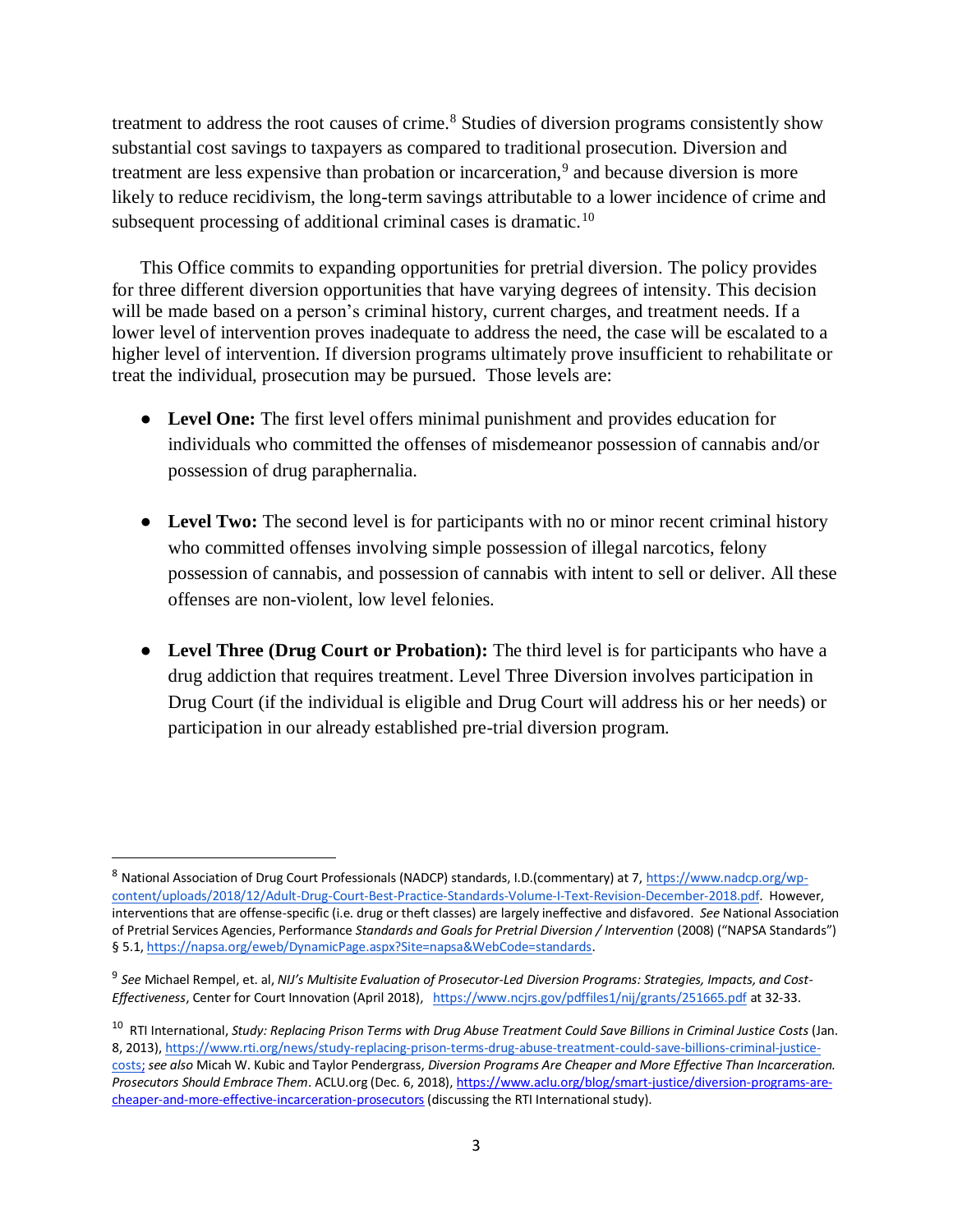The prosecution of less serious offenses diverts resources from the prosecution of the most serious offenses; unnecessarily clogs up the criminal justice system; unjustly criminalizes poverty; and disproportionately targets black and brown communities. Additionally, research shows that it is arrest, and not prosecution or punishment, which deters crime. The Office should divert cases where incarceration would not further the goals of fairness and public safety. The Office acknowledges that there is no one-size-fits-all approach to diversion and instead has created diversion programs aimed at meeting the unique needs of its participants.

#### **LEVEL ONE:**

**Offenses**: The following four offenses are eligible for Level One Diversion: (1) misdemeanor possession of cannabis, (2) possession of drug paraphernalia, and (3) offenses involving only trace amounts of any drug.

**(1)** Misdemeanor possession of cannabis, **(2)** possession of drug paraphernalia

#### *Actions required by the defendant:*

All Level One defendants will be offered the opportunity to attend a one-hour cannabis education class.

### *Purpose:*

The purpose of the class is to educate individuals on the law of cannabis and potential dangers of the drug. A discussion of the legal consequences of drug possession will also occur. This class should be made available monthly in the jury assembly room. The class will be taught by State Attorney's Office Community Engagement/Education Unit. Upon completion of the class, charges will be dismissed.

**(3)** Possession of trace amounts of drugs.

#### *Actions required by the defendant:*

Likely no action is required.

With respect to offenses involving only trace amounts of any drug, the presumption is that these cases will not be filed. Experience has shown that these cases generally cannot legally be charged, and even those that legally can be charged, they cannot be proven beyond and to the exclusion of any reasonable doubt at trial. Under Florida law, a prosecutor has a legal, professional, and ethical obligation to refrain from filing a charging document if a good faith basis to believe the case can be proven beyond a reasonable doubt at trial does not exist. Because such a good faith basis rarely exists in cases of this nature, the presumption is that these cases will not be filed. However, as with all cases, offenses involving only trace amounts of any drug will still be reviewed by an Assistant State Attorney. Before filing charges involving only trace amounts of any drug, an ASA will review the case with a supervisor and get supervisor approval to file charges and will notate the file, explaining why this case should be filed. A defendant's criminal history will not be taken into consideration when deciding whether to file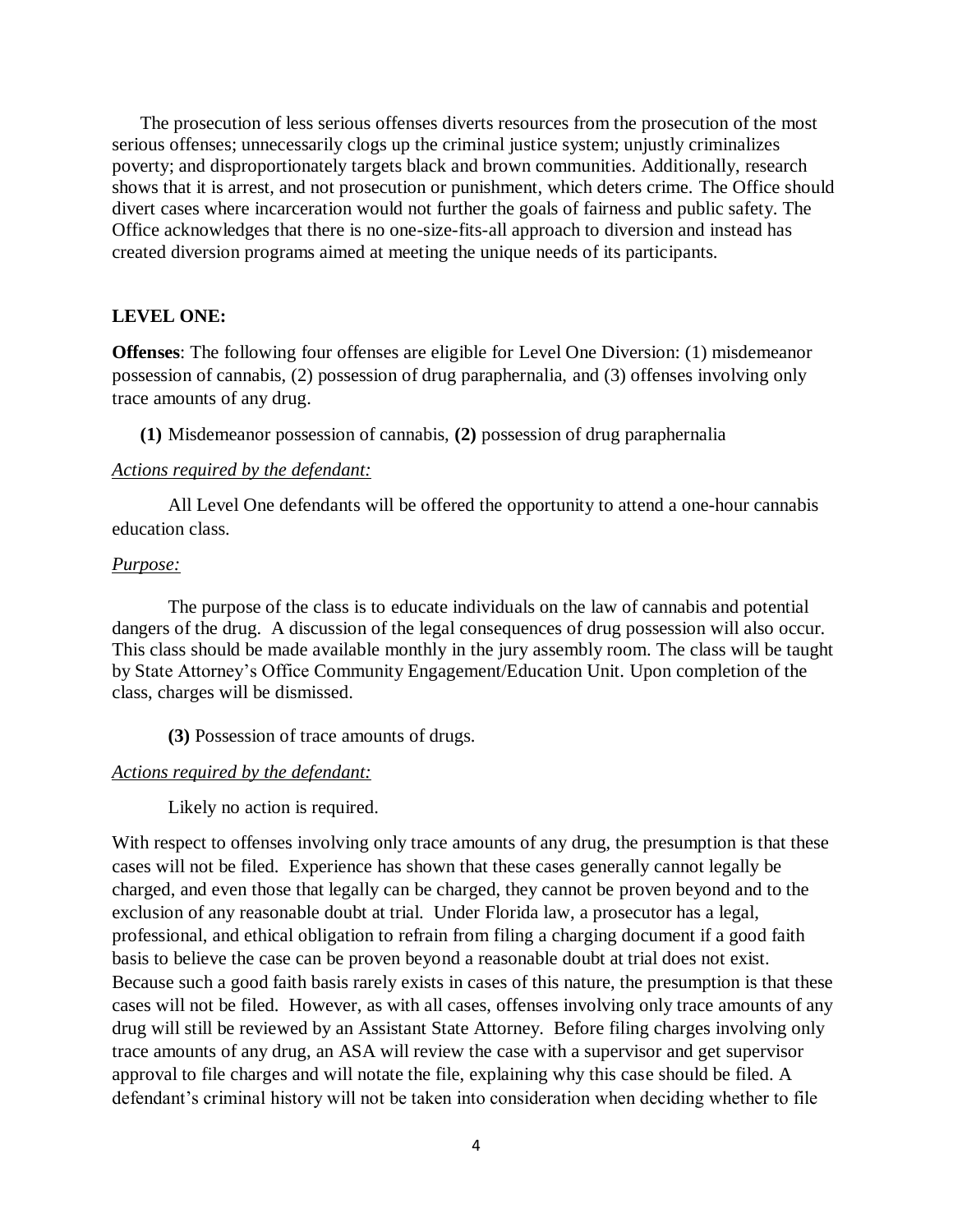charges in cases involving only trace amounts of any drug, as a defendant's criminal history is rarely, if ever, admissible evidence at trial and will not impact an ASA's ability to prove the case beyond and to the exclusion of any reasonable doubt at trial.

The State Attorney recognizes that Florida Statute section 893.21 does not require suppression of drug evidence for those subjected to Florida's Marchman Act, as explained in State v. Silliman, 168 So. 3d 245 (Fla. 5th DCA 2015). However, it is the expectation that individuals who are simultaneously subjected to a Marchman Act and who are in possession of illegal narcotics will likely meet the criteria for treatment of their case under Level Two, as explained below.

**Violations:** If a participant in Level One Diversion is rearrested for an offense that is diversion eligible or fails to attend the cannabis education class prior to the first scheduled pretrial conference, he or she should be referred to Level Two Diversion.

# **LEVEL TWO:**

**Offenses:** The following four offenses are eligible for level two deferred prosecution: (1) Simple possession of illegal narcotics. These drugs include heroin, cocaine, felony cannabis, and fentanyl, among others. (2) Possession of cannabis (misdemeanor or felony amounts) with intent to sell.

## *Actions required by the defendant:*

The defendant must complete at least 2 hours of substance abuse education with a licensed treatment provider, counselor, or social worker, and complete 4 hours of community service. Proof of substance abuse education and community service hours must be provided by the defendant in open court before the first scheduled pretrial conference. All level 2 defendants must avoid re-arrest (supported by sufficient evidence to be prosecuted) during the span of 6 months.

## *Purpose:*

The drugs that fall under this category are highly addictive and can be extremely dangerous. Individuals who possess these narcotics are at a greater risk of forming an addiction. The goal of this level of diversion is to educate the individual allow him or her to discuss their personal situation with a trained and qualified professional. The four hours of community service or substance abuse class was added to minimally increase the conditions that must be satisfied in order to have a case dismissed by our office.

**Violations:** If a participant in Level Two Diversion is rearrested for an offense that is diversion eligible or fails to provide proof of substance abuse education and community service hours, he or she should be referred to Level Three Diversion with required individualized programming designed to address the root causes of his or her behavior.